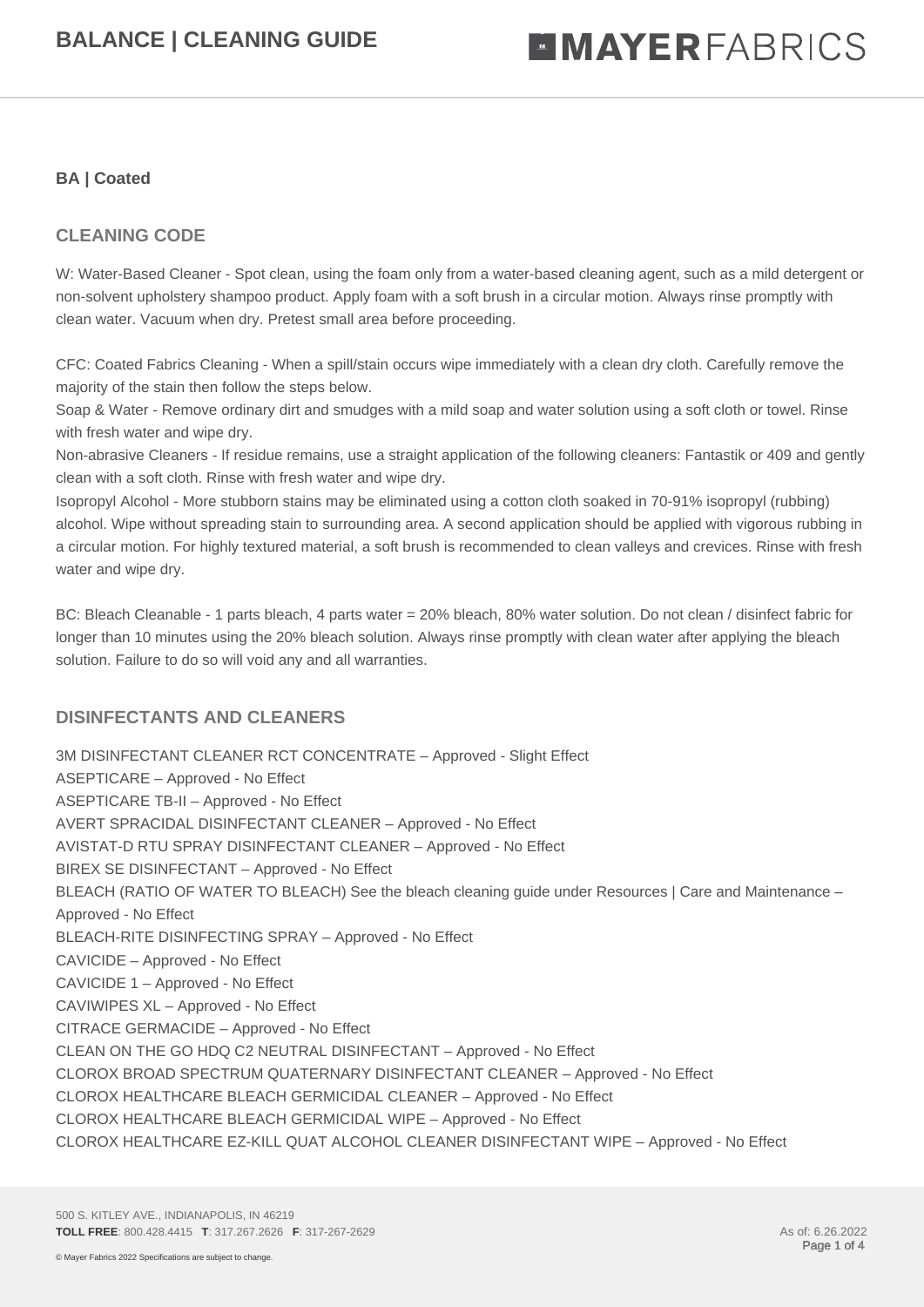# **MMAYERFABRICS**

CLOROX HEALTHCARE FUZION CLEANER DISINFECTANT – Approved - No Effect CLOROX HEALTHCARE HYDROGEN PEROXIDE CLEANER DISINFECTANT WIPE – Approved - No Effect CLOROX HEALTHCARE VERSASURE CLEANER DISINFECTANT WIPES – Approved - No Effect CLOROX HYDROGEN PEROXIDE CLEANER DISINFECTANT SPRAY – Approved - No Effect CONCEPT 256N – Approved - No Effect DISPATCH HOSPITAL CLEANER DISINFECTANT WITH BLEACH – Approved - No Effect ERC PERFORMANCE WIPES – Approved - No Effect EVACLEAN PURTABS – Approved - No Effect FADE-A-DYNE II – Approved - No Effect FANTASTIK ALL PURPOSE CLEANER – Approved - No Effect FORMULA 409 ALL PURPOSE CLEANER – Approved - No Effect FRESH BREEZE TB DETERGENTS – Approved - No Effect HALOMIST – Approved - No Effect HEPASTAT 256 – Approved - No Effect ISOPROPYL ALCOHOL – Approved - No Effect J-512 SANITIZER – Approved - No Effect KENNELSOL – Approved - No Effect LYSOL SPRAY DISINFECTANT – Approved - No Effect NLV-2 DISINFECTANT CLEANER & VIRUCIDE – Approved - No Effect OPTIM 33 TB DISINFECTANT (ALTERNATE FOR ACCEL TB) – Approved - No Effect OXIVIR 1 RTU – Approved - No Effect OXIVIR TB – Approved - No Effect OXIVIR TB WIPES – Approved - No Effect OXYCIDE DAILY DISINFECTANT CLEANER – Approved - No Effect PERISEPT 62 SPORICIDAL DISINFECTANT – Not Approved - Severe Effect PEROXIDE MULTI SURFACE CLEANER AND DISINFECTANT (CONCENTRATE) – Approved - No Effect PEROXIDE MULTI SURFACE CLEANER AND DISINFECTANT (RTU) – Approved - No Effect POWER QUAT – Approved - No Effect PURELL HEALTHCARE SURFACE DISINFECTANT – Approved - No Effect PURELL MULTI SURFACE DISINFECTANT – Approved - No Effect REJUVENATE RTU WIPES ONE STEP – Approved - No Effect RE-JUV-NAL – Approved - No Effect SANI CLOTH AF3 GERMICIDAL WIPES (GREY LID) – Approved - No Effect SANI CLOTH BLEACH GERMICIDAL WIPES (ORANGE LID) – Approved - No Effect SANI CLOTH HB GERMICIDAL WIPES (GREEN LID) – Approved - No Effect SANI CLOTH PLUS GERMICIDAL WIPES (RED LID) – Approved - No Effect SANI-24 GERMICIDAL SPRAY – Approved - No Effect SANI-HYPERCIDE GERMICIDAL SPRAY – Approved - No Effect SANI-PRIME GERMICIDAL SPRAY – Approved - No Effect SANI-PROFESSIONAL MULTI SURFACE WIPES – Approved - No Effect SANIZIDE PLUS SURFACE DISINFECTANT SPRAY – Approved - No Effect STERI-7 XTRA CONCENTRATE (recommended dilution ratio 1:10 ) – Approved - No Effect STERI-7 XTRA WIPES – Approved - No Effect SUPER HDQ L 10 – Approved - No Effect

500 S. KITLEY AVE., INDIANAPOLIS, IN 46219 **TOLL FREE**: 800.428.4415 **T**: 317.267.2626 **F**: 317-267-2629 As of: 6.26.2022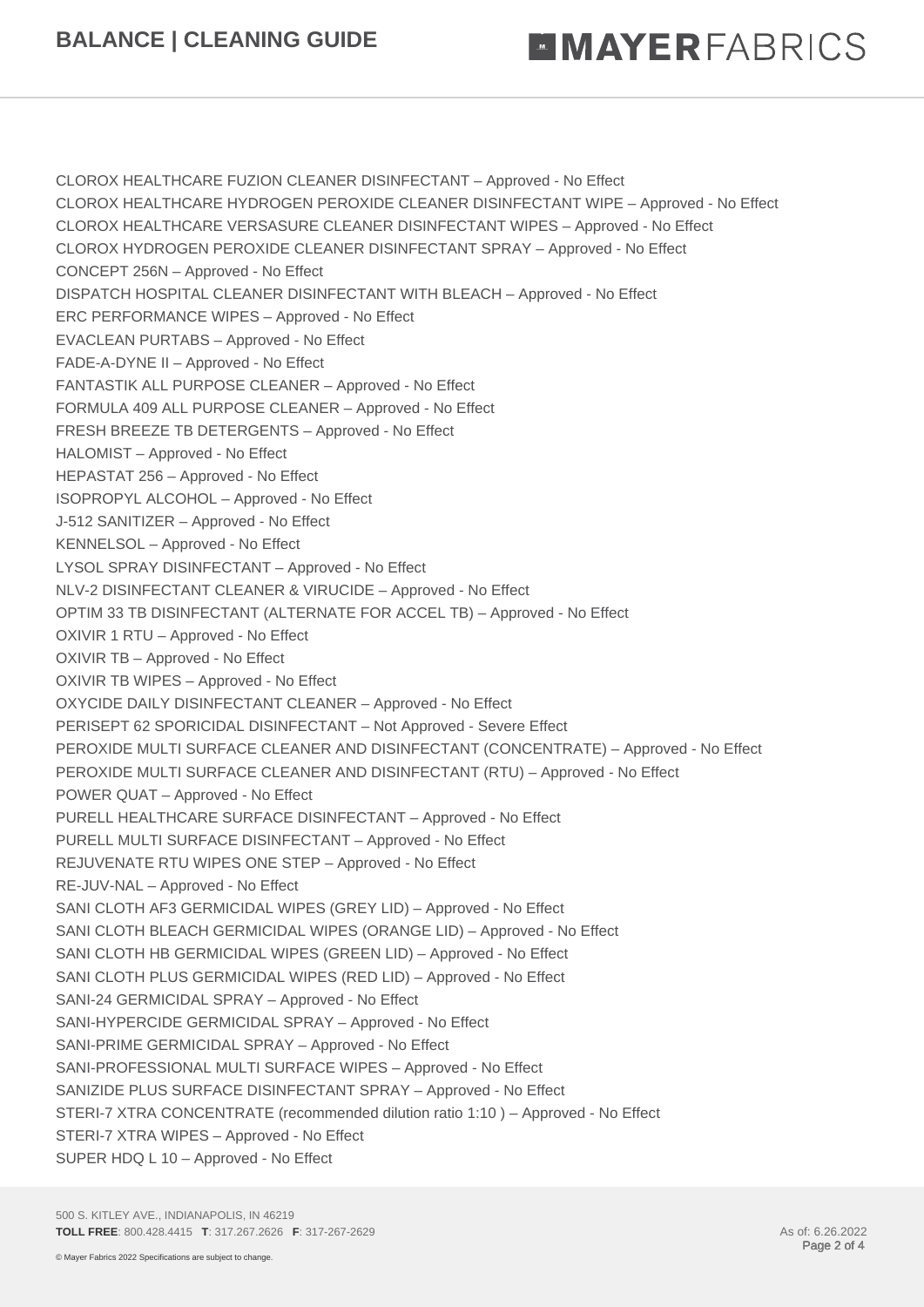### **BALANCE | CLEANING GUIDE**

## **MMAYERFABRICS**

SUPER SANI CLOTH GERMICIDAL WIPES (PURPLE LID) – Approved - No Effect TB-CIDE QUAT – Approved - No Effect VERT-2 GO ED – Approved - No Effect VIREX II 256- CONCENTRATE – Approved - No Effect VIREX PLUS ONE-STEP DISINFECTANT CLEANER & DEODERIZER – Approved - Slight Effect VIROX 5 CONCENTRATE (1:256 DILUTION; CN PRODUCT) – Approved - No Effect VIROX 5 RTU (CN PRODUCT) – Approved - No Effect VIROX AHP 5 DISINFECTANT CLEANER SURFACE WIPES – Approved - No Effect VITAL OXIDE – Approved - No Effect WEX-CIDE 128 CLEANER – Approved - No Effect